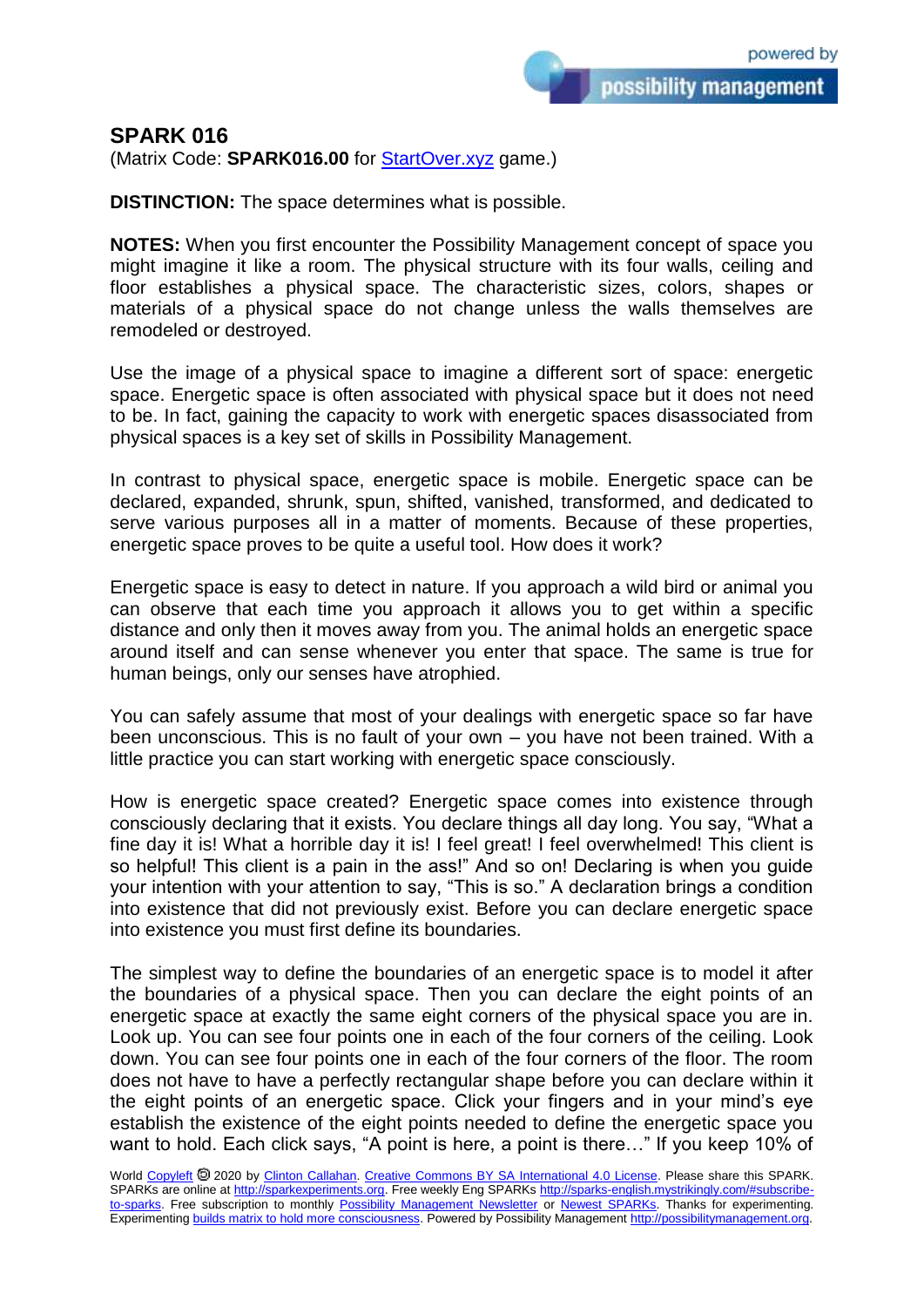your attention on the eight points, the energy of intention that you flow through your attention will sustain the existence of the points and voila! You are holding space!

It is the spaceholder who declares what purposes the space will serve. If you do not hold space with your conscious intention, then the space could well be serving irresponsible purposes. If you consciously hold space then you serve the space and everyone in that space by being the spaceholder for conscious purposes. When the spaceholder of a meeting consciously declares the purpose of the meeting suddenly you are two or more gathered in the name of that purpose.

The purpose of an energetic space sets its context. The context of a space is more powerful than the laws of physics. That is why it is so difficult for the context of Western science to explain the likes of firewalking, spoon bending, levitation, and so on. When science declares the context of the space spoons will not bend and if you walk on fire you get burned. Only when the context of the space is shifted to a different context do spoons melt over in people's fingers and both children and adults can dance barefoot in coals without harm. The context of the space determines what is possible in that space. This is how a Possibility Manager creates possibility: they declare and hold space in the name of the principle of possibility.

## **EXPERIMENTS:**

**SPARK016.01** Practice detecting the context of various spaces. Go from home to office to café to store to auto garage to church to AA meeting to gym club and so on and detect the energetic spaces within each physical space. Then refine your detectors and notice that in one physical space, for example a conference room or your dining room, there are a series of widely different energetic spaces that proceed. Detect who is generating the context of each space and how they do it. Discern their purpose, and notice what is possible in the context they hold. The spaceholder is not always who you think it should be. Often there are key individuals in spaces who have no officially designated power and yet who function as spaceholders. For example, sometimes little children run whole families!

Then take your next step. Notice the various meeting and conversation spaces where you yourself are holding space. Notice that you have the potential to hold space wherever you are and whatever is happening. Practice consciously holding more space than you normally do in your meetings, conversations and relationships. Learn what it takes to create and hold spaces with both impeccability and possibility.

When I first started learning to hold space I used a kind of energetic glue to control everything. The space was indeed "held" but it was held so hard that everybody was glued into their seat. After a while I loosened up a little, but only a little. I no longer had absolute control, but at least people could move - only slowly, as if they were up to their knees in mud. Finally I realized that holding space was not about control at all. Holding space does not require force, only my attention and commitment. The idea of being totally responsible for the process and outcome of a space and yet to have no control was both scary and remarkable. With practice the spaces I held gained access to almost unlimited energy, only it was not my energy. It was the energy of the principles that the space was dedicated to serving. As the spaceholder